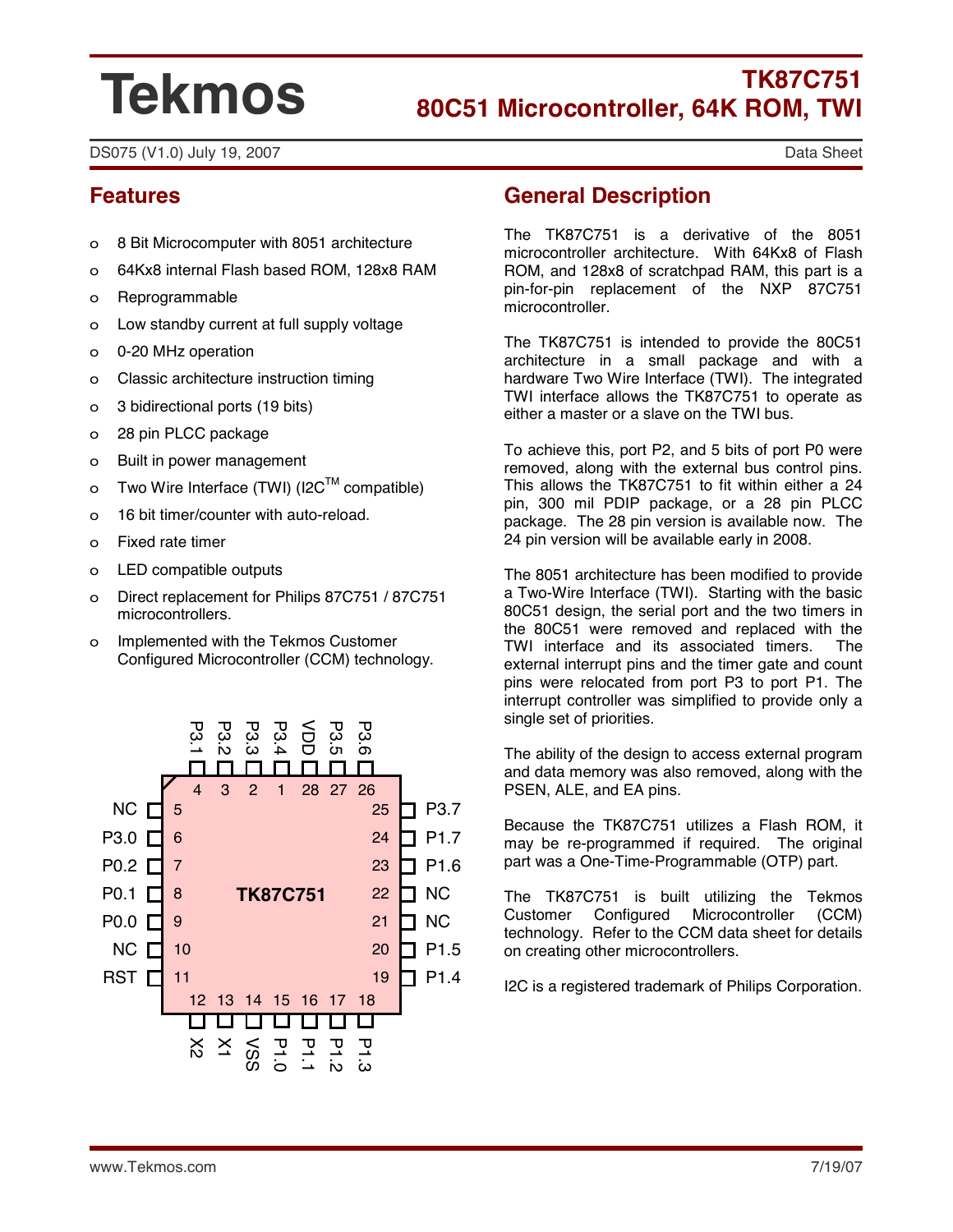## **Pin Descriptions**

| <b>PLCC</b>    | <b>PDIP</b>    | <b>Name</b>                      | <b>Description</b>                      | Programming                   |
|----------------|----------------|----------------------------------|-----------------------------------------|-------------------------------|
|                | 1              | P <sub>3.4</sub>                 | Port 3. Bit 4                           | A <sub>4</sub>                |
| $\overline{c}$ | $\overline{2}$ | P3.3                             | Port 3. Bit 3                           | A <sub>3</sub>                |
| 3              | $\overline{3}$ | P3.2                             | Port 3. Bit 2                           | A2                            |
| 4              | $\overline{4}$ | P <sub>3.1</sub>                 | Port 3. Bit 1                           | A <sub>1</sub>                |
| 5              |                | <b>NC</b>                        |                                         |                               |
| 6              | 5              | P3.0                             | Port 3. Bit 0                           | A <sub>0</sub>                |
| $\overline{7}$ | 6              | P <sub>0.2</sub>                 | Port 0. Bit 2                           | $OE (Read = 1)$               |
| 8              | $\overline{7}$ | P0.1 / SDA                       | Port 0. Bit 1 + TWI data                | WEn (Write $= 0$ )            |
| $\overline{9}$ | 8              | <b>P0.0 / SCL</b>                | Port 0. Bit 0 + TWI clock               | <b>Address Strobe</b>         |
| 10             |                | <b>NC</b>                        |                                         |                               |
| 11             | 9              | <b>RST</b>                       | Active high reset                       | Reset, and control mode input |
| 12             | 10             | XTAL <sub>2</sub>                | <b>Crystal Oscillator Output</b>        |                               |
| 13             | 11             | XTAL1                            | Clock / Crystal Oscillator Input        | Clock Input                   |
| 14             | 12             | <b>VSS</b>                       | Ground                                  | Ground                        |
| 15             | 13             | P <sub>1.0</sub>                 | Port 1. Bit 0                           | D <sub>0</sub>                |
| 16             | 14             | P <sub>1.1</sub>                 | Port 1. Bit 1                           | D <sub>1</sub>                |
| 17             | 15             | P <sub>1.2</sub>                 | Port 1. Bit 2                           | D <sub>2</sub>                |
| 18             | 16             | P <sub>1.3</sub>                 | Port 1. Bit 3                           | D <sub>3</sub>                |
| 19             | 17             | P <sub>1.4</sub>                 | Port 1. Bit 4                           | D <sub>4</sub>                |
| 20             | 18             | P1.5 / INT0n                     | Port 1. Bit 5 + External interrupt 0    | D <sub>5</sub>                |
| 21             |                | <b>NC</b>                        |                                         |                               |
| 22             |                | <b>NC</b>                        |                                         |                               |
| 23             | 19             | P1.6 / INT1n                     | Port 1. Bit 6 + External interrupt 1    | D <sub>6</sub>                |
| 24             | 20             | P <sub>1.7</sub> /T <sub>0</sub> | Port 1. Bit 7 + Timer 0 clock / gate    | D7                            |
| 25             | 21             | P3.7                             | Port 3. Bit 7                           | A7                            |
| 26             | 22             | P3.6                             | Port 3. Bit 6                           | A <sub>6</sub>                |
| 27             | 23             | P <sub>3.5</sub>                 | Port 3. Bit 5                           | A <sub>5</sub>                |
| 28             | 24             | <b>VDD</b>                       | Positive Supply<br>Positive Supply (5V) |                               |

## **Architecture**

The TK87C751 architecture consists of a classic 8051 core controller surrounded by the TWI controller, three general purpose I/O ports, two timer counters, an interrupt controller, 64 bytes of RAM, and 2K bytes of ROM.

## **8051 Core**

The 8051 core, register set, instructions, and timing are the same as in the classic 8051.

The MOVX instructions exist, but are meaningless since the TK87C751 cannot access external memory. Likewise, the data pointers (DPTR) are still present, but serve no purpose other than general purpose registers.

## **I/O Ports**

The TK87C751 has 3 of the original 4 8-bit bidirectional I/O ports. Ports 1 and 3 are the same as in the classic 8051. Port 0 has been reduced to 3 bits, and port 2 has been removed. All ports are mapped into the SFR address space and may be directly operated on by instructions. The port bits are configured as bidirectional pins. Writing a 1 to the port allows that bit to be configured as an input.

#### **Port 0**

Port 0 has been reduced to 3 bits. These bits are bidirectional  $-$  open drain pins. The TWI interfaces through P0.0 (SCK) and P0.1 (SDA). These pins are stronger so as to meet the electrical requirements of the TWI bus.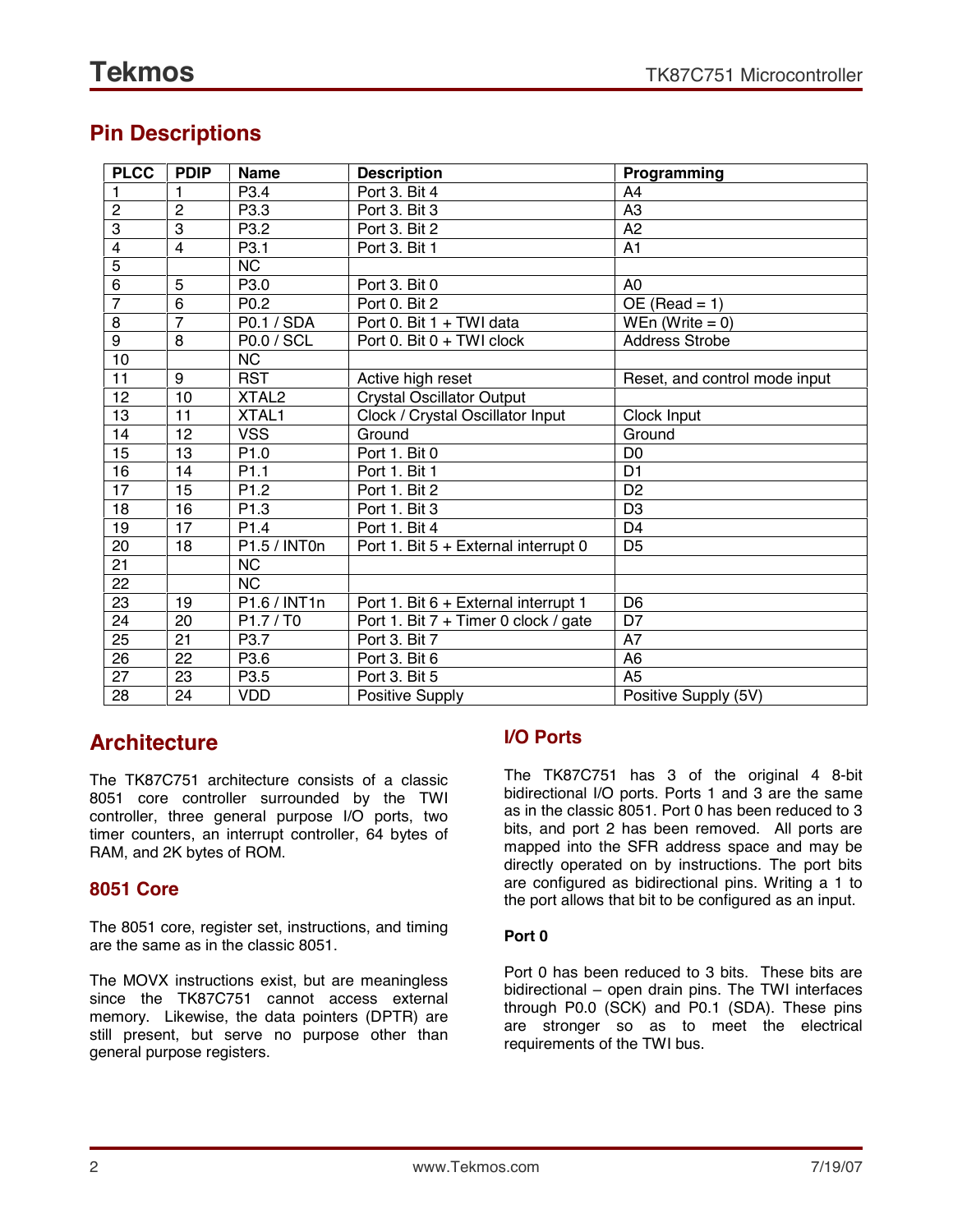| $PO - Port O$    |            |                           |  |
|------------------|------------|---------------------------|--|
| Pin              | Name       | <b>Alternate Function</b> |  |
| P1.0             | <b>SCK</b> | <b>TWI Clock</b>          |  |
| P <sub>1.1</sub> | SDA        | <b>TWI Data</b>           |  |
| P <sub>12</sub>  |            |                           |  |

Port 0 is located at address 80H.

#### **Port 1**

These bits are bidirectional pins, with a pullup present on all pins. Many of the special function controls that were on Port 3 in the original 8051 have been relocated to Port 1. The following table shows the new bit assignments.

| <b>P1 - Port 1</b> |                  |                             |  |
|--------------------|------------------|-----------------------------|--|
| Pin                | Name             | <b>Alternate Function</b>   |  |
| P <sub>1.0</sub>   |                  |                             |  |
| P <sub>1.1</sub>   |                  |                             |  |
| P <sub>1.2</sub>   |                  |                             |  |
| P <sub>1.3</sub>   |                  |                             |  |
| P <sub>1.4</sub>   |                  |                             |  |
| P <sub>1.5</sub>   | <b>INTO</b>      | External Interrupt 0        |  |
| P <sub>1.6</sub>   | INT <sub>1</sub> | <b>External Interrupt 1</b> |  |
| P1.7               | т٥               | Timer 0 Clock / Gate        |  |

Port 1 is located at address 90H.

#### **Port 2**

Port 2 has been removed from the design.

#### **Port 3**

Port 3 pins support the serial port, Timer 0, Timer 1, the external interrupt functions, and the read and write strobes for the external data space.

Port 3 is located at address B0H.

#### **Read-Modify-Write Instructions**

Since each port pin is configured as an open-drain, it is possible for the contents of the port latch to differ from the value at the pin. Instructions that read the port reference the value at the pin. An exception to this is a set of instructions that perform a read-modify-write function. These instructions read the contents of the port latch, modify it, and write it back out. The read-modify-write instructions are:

| ANL   | JBC          |
|-------|--------------|
| CLR B | MOV B, C     |
| CPL   | ORL          |
| DEC   | <b>SET B</b> |
| DJNZ  | XRL          |
| INC.  |              |

#### **Precharge**

Each pin in Port 0 is configured as a bidirectional open-drain when it is used as a port.

The other two ports have an internal pull-up resistor on each pin. In addition, whenever a port makes a 0 to a 1 transition, a precharge occurs for two crystal clock cycles. This precharge improves the rise times of the port pins. The precharge also occurs during the alternate port functions.

### **Serial Port**

The serial port and the associated special function registers have been removed from the TK87C751.

#### **Timers**

The Timer 0 and Timer 1 functions in the classic 8051 have been extensively modified for use in the TK87C751. The TK87C751 has two timers: Timer 0 is a 16-bit timer/counter. Timer I is a 10-bit fixedrate timer.

The operation of Timer 0 is similar to the mode 2 operation in the classic 8051, but with 16 bits. Timer 0 is clocked by either T0 externally, or by 1/12 of the oscillator frequency internally. This is controlled by the C/T pin in special function register TCON. Timer 0 is enabled when the TCON TR (Timer Run) bit is set.

The clock source increments the TL and TH register pair. When the register pair overflows, it is reloaded with the contents of the RTL and RTH register pair. The reload value does not change. See the TK87C751 counter/timer block diagram for further details. When Timer 0 overflows, it sets the TF bit in the TCON register. This will generate an interrupt if the interrupt has been enabled.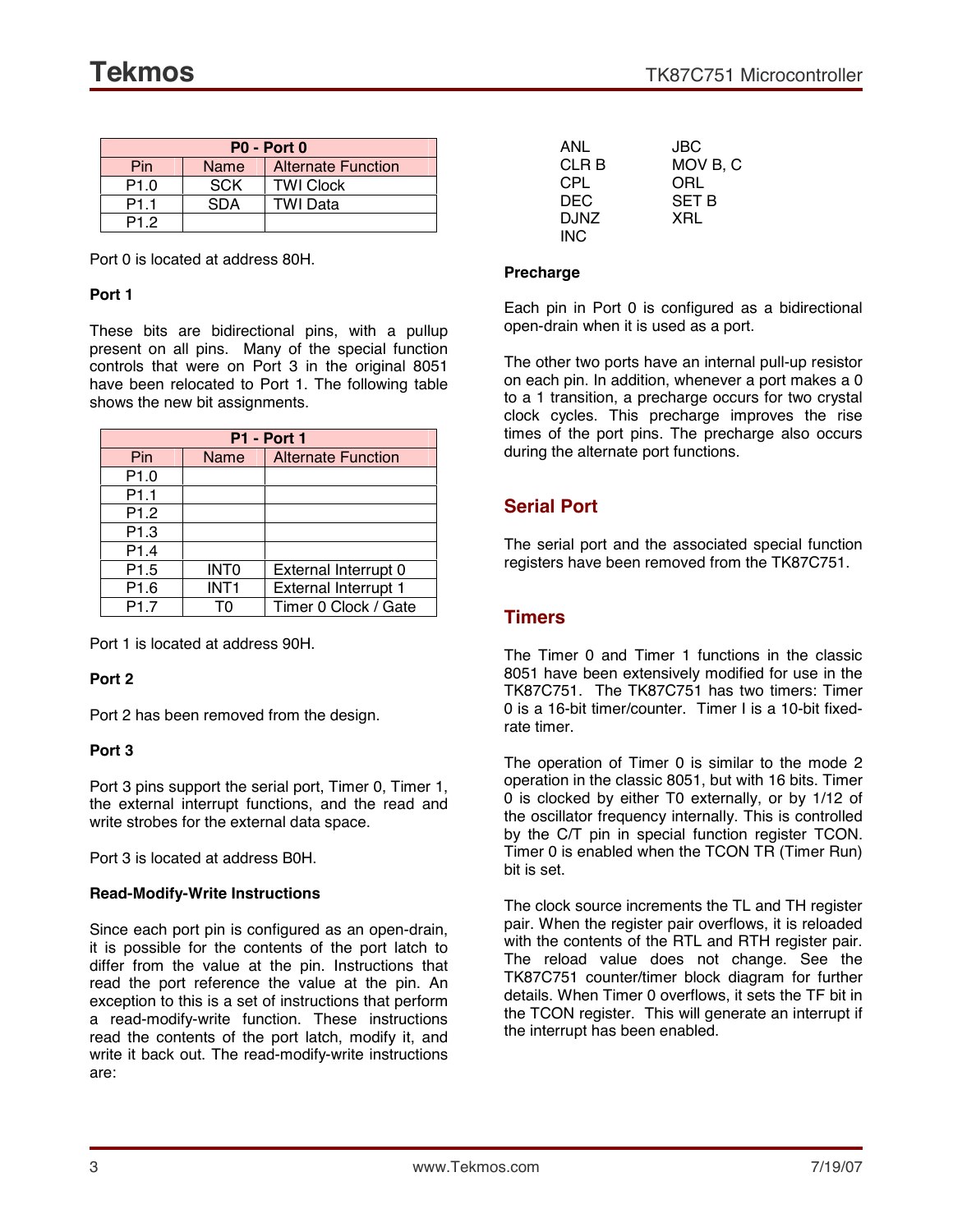#### **Clock Control**

There is considerable flexibility in the control of the clock for either timer. The C/T bit in the TCON register selects the source of the clock. Setting it to a one selects the external T0 pin as a clock source, while clearing it to a zero selects the internal clock.

After the source has been selected, it is further controlled by the TR bit of the TCON register. Clearing this bit blocks the clock and prevents operation. Setting the bit enables the clock.

The clock can also be controlled by the GATEn bit in the TCON register. Setting this bit allows the external interrupt pin to gate the clock. A 1 on the external interrupt pin enables the clock.

The clock controls act as an enable on the clock generator. This prevents spurious clocks from being generated when the controls are switched.

#### **Clock Speed**

When operating off the internal clock source, the timers will be incremented once every machine cycle. Since there are twelve external clocks per machine cycle, the maximum count frequency is Fosc/12.

External pins are sampled once per machine cycle. If the external clock source is selected, it will take two machine cycles to create a complete clock waveform, thus making the maximum external clock frequency Fosc/24. While there are no limitations on the external clock duty cycle, care must be taken to insure that the clock signal has been sampled correctly during the S5P2 time. This is easily accomplished by maintaining the external timer clock in a given state for a minimum of one machine cycle.

#### **Interrupts**

The setting of the TF bit in the TCON register triggers an interrupt request. The TF bit is reset by hardware when the requested interrupt is acknowledged.

The TCON register also controls the external interrupts. These functions are explained in the interrupt section.

#### **The Timer Data Registers**

Each timer consists of a lower register (TL) and an upper register (TH). These registers are treated as any other SFR register and may be read from or written to at any time. These registers are unbuffered and represent the current count value. The data registers are mapped into the SFR address space at the following locations:

Register Address TL0 8AH TL1 8BH TH0 8CH TH1 8DH

#### **The Timer Control Register**

With the removal of Timer 1, the remaining control functions have been consolidated in the TCON register. The TMOD register has been removed. As with the data registers, the control registers may be treated as any other SFR register, and may be read from or written to at any time.

The TCON register controls the enable for Timer 0, the timer interrupt bit, the edge selects for external interrupts and the external interrupt bits. Interrupt bits generate the interrupt and may be set by software as well as hardware. Here are the bit assignments for the TCON register. Note that the bit positions are different than those used in the classic 8051.

| Address     | = 88h   |
|-------------|---------|
| Reset value | $= 00h$ |

| <b>TCON - Timer Control Register</b> |                 |                             |  |
|--------------------------------------|-----------------|-----------------------------|--|
| Pin                                  | <b>Name</b>     | <b>Function</b>             |  |
| TCON.7                               | <b>GATE</b>     | Timer 0 Clock / Gate        |  |
| TCON.6                               | C/T             | Counter / Timer Mode        |  |
| TCON.5                               | <b>TF</b>       | <b>Timer Flag</b>           |  |
| TCON.4                               | <b>TR</b>       | <b>Timer Run</b>            |  |
| TCON.3                               | IE <sub>0</sub> | External Interrupt 0        |  |
| TCON.2                               | IT <sub>0</sub> | <b>INTO Edge Select</b>     |  |
| TCON.1                               | IE <sub>1</sub> | <b>External Interrupt 1</b> |  |
| TCON.0                               | IT1             | <b>INTO Edge Select</b>     |  |

#### **GATE**

1 = Timer enabled when INT0 and TR are high.

 $0 =$  Timer enabled by TR only.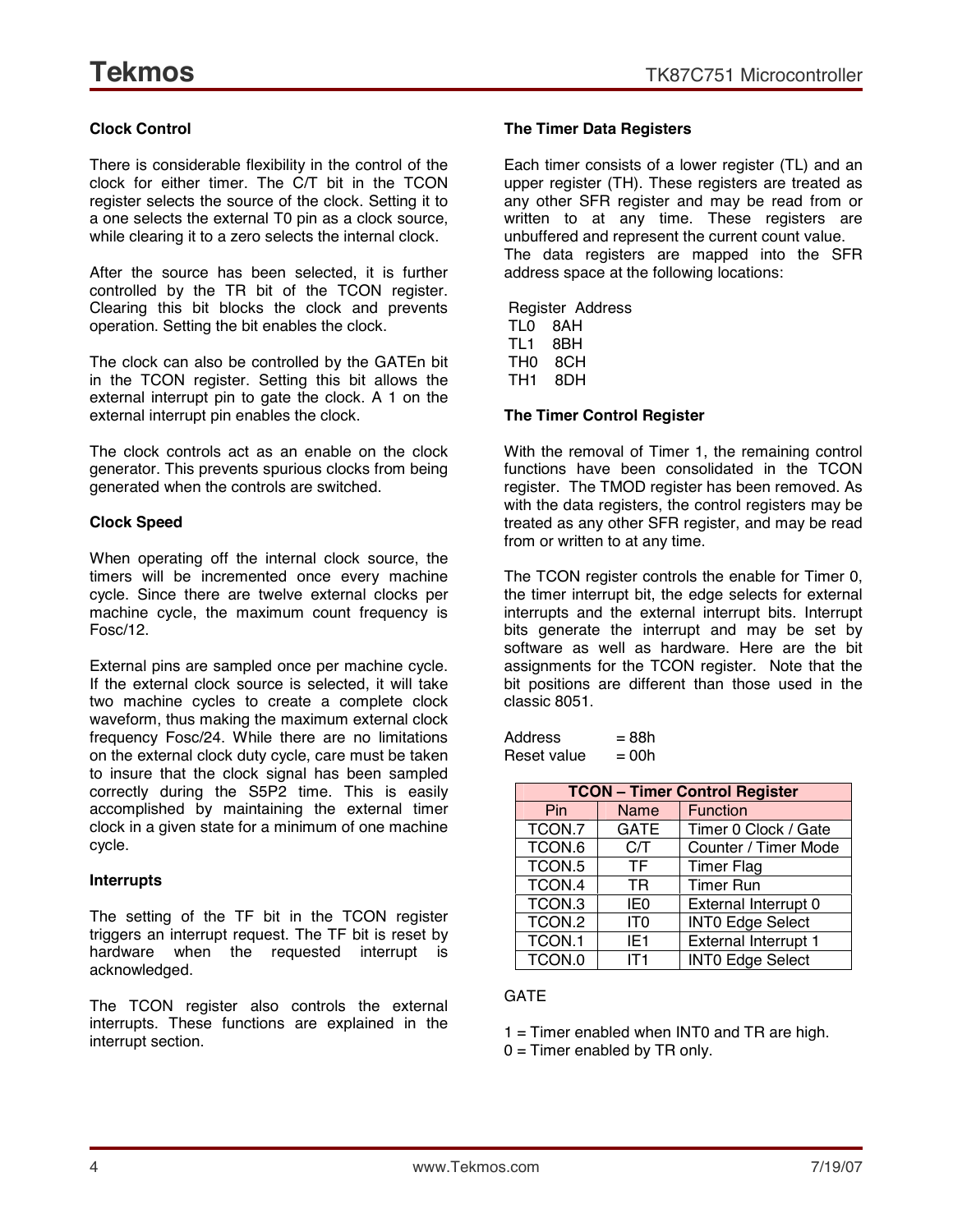C/T Counter / Timer

 $1 =$  Clock from external T0 pin.

 $0 =$  Clock from internal clock.

TF - Timer Flag

1 = Overflow occurred on TH, request interrupt.

This bit is cleared by the interrupt acknowledge.

 $TR - Timer$  Run

 $1 =$ Timer runs  $0 =$ Timer off

IE0

1 = Interrupt detected on INT0  $0 = No$  interrupt on INTO

#### IT0

 $1 =$  Interrupt on falling edge of INT0  $0 =$  Interrupt on INTO = 0

IE1

1 = Interrupt detected on INT1  $0 = No$  interrupt on INT1

IT1

 $1 =$  Interrupt on falling edge of INT1  $0 =$  Interrupt on INTO = 1

## **Two Wire Interface**

The Two Wire Interface (TWI) uses bidirectional clock (SCK) and data (SDA) lines to transfer data between multiple devices. In the TK87C751, the TWI logic contains hardware to simplify the software required to interface with the bus. The hardware is a single bit interface that includes bus arbitration logic, framing error detect, clock stretching, and a timer for bus timeout. The hardware interfaces to the software through either interrupts or polling.

#### **Timer I**

Timer I controls the six critical time spans in the TWI architecture. These are:

- 1. The minimum high time for SCL when in master mode.
- 2. The minimum low time for SCL when in master mode.
- 3. The minimum SCL high to SDA high time for a stop bit.
- 4. The minimum SDA high to SDA low time between stop and start bits.
- 5. The minimum SDA low to SCL low time in a start bit.
- 6. The maximum SCL change time within a frame.

The three low order bits of timer I control the first 5 times. Selecting the appropriate value based on the oscillator speed will allow these times to be the 4.7us required by the TWI specification.

The upper 10 bits of Timer I control the maximum SCL change time. This counter is started by a start bit, cleared by every SCL transition, and turned off by the stop bit. Depending on the preset condition controlled by I2CFG, Timer I will timeout after from 1020 to 1023 machine cycles. At that point, it will clear the TWI hardware, and if enabled, generate an interrupt.

#### **TWI Interrupts**

The TWI will try to generate an interrupt when the ATN flag is set. The ATN flag is the OR of four conditions: start, stop, data ready, or loss of arbitration.

Because of the software overhead necessary to determine which condition created the interrupt, it is not practical to use interrupts for the main I2C operation. Instead, it is recommended that interrupts be used to detect a start bit in an idle slave mode, or a stop bit in an idle master mode.

#### **I2CON - TWI Control Register**

| Address     | = 98h |
|-------------|-------|
| Reset value | = 81h |

| <b>I2CON - TWI Control - Write</b> |             |                                |
|------------------------------------|-------------|--------------------------------|
| <b>Bit</b>                         | <b>Name</b> | <b>Function</b>                |
| $\overline{7}$                     | <b>CXA</b>  | <b>Clear Transmit Active</b>   |
| 6                                  | <b>IDLE</b> | Enter idle mode                |
| 5                                  | <b>CDR</b>  | Clear Data Ready (DRDY)        |
| 4                                  | <b>CARL</b> | <b>Clear Arbitration Loss</b>  |
| 3                                  | <b>CSTR</b> | <b>Clear Start Bit</b>         |
| 2                                  | <b>CSTP</b> | Clear Stop Bit                 |
| 1                                  | <b>XSTR</b> | <b>Transmit Repeated Start</b> |
| ი                                  | <b>XSTP</b> | <b>Transmit Repeated Stop</b>  |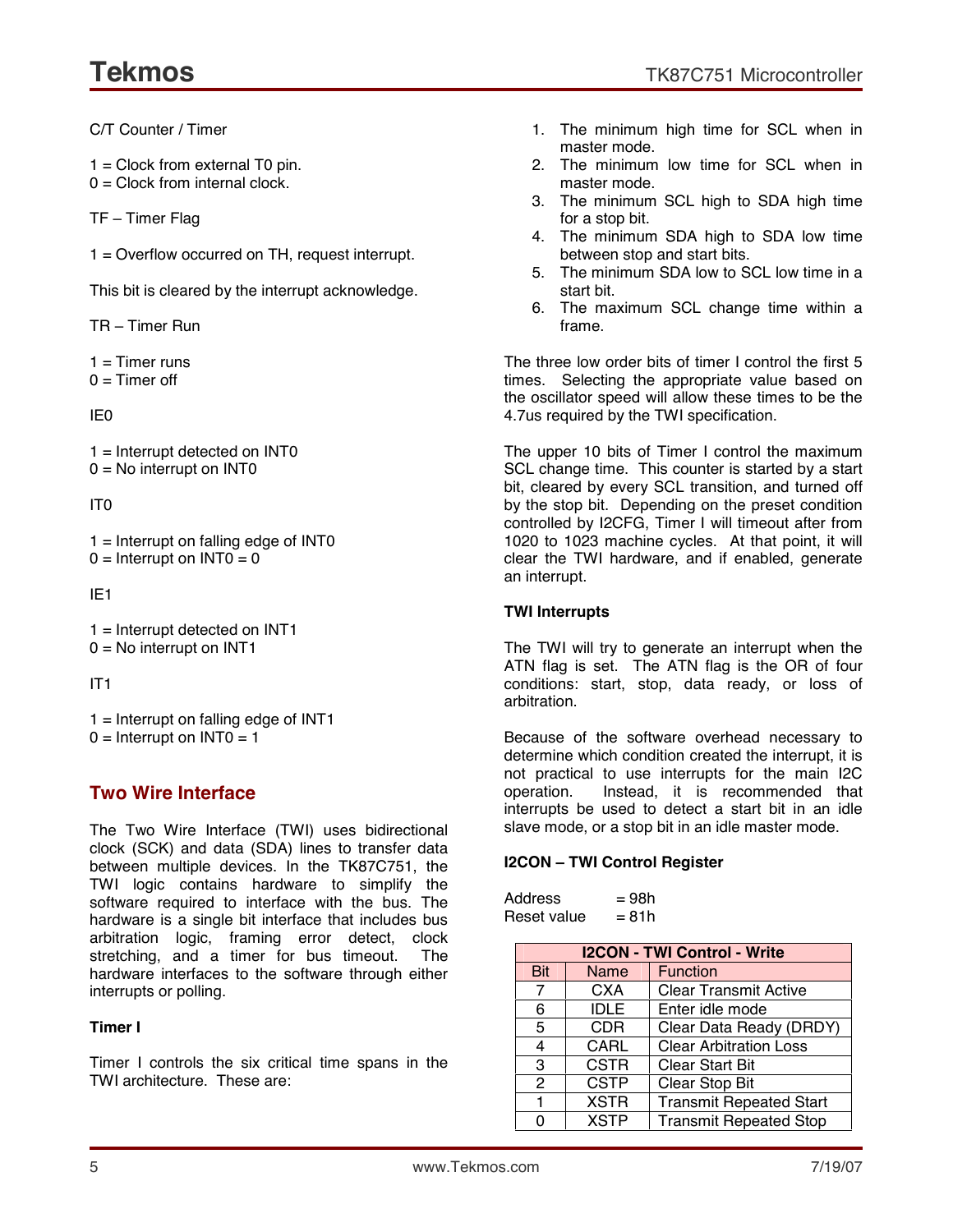| <b>I2CON - TWI Control - Read</b> |               |                           |  |
|-----------------------------------|---------------|---------------------------|--|
| Bit                               | Name          | <b>Function</b>           |  |
| 7                                 | <b>RDAT</b>   | Receive data              |  |
| 6                                 | <b>ATN</b>    | Logical OR of DRDY,       |  |
|                                   |               | ARL, STR, and STP         |  |
| 5                                 | DRDY          | Data Ready                |  |
| 4                                 | ARL           | <b>Arbitration Loss</b>   |  |
| 3                                 | <b>STR</b>    | <b>Start Bit Detected</b> |  |
| $\mathcal{P}$                     | STP           | Stop Bit Detected         |  |
| 1                                 | <b>MASTER</b> | <b>Master Mode</b>        |  |
|                                   | x             |                           |  |

The bits in the TWI control register (I2CON) have different values, depending on whether the register is being read or written to. As a result, it should **NOT** be used with Read-Modify-Write instructions.

#### I2CON Register – Write

#### **CXA**

Writing a 1 to this bit clears the transmitter active state. This state is also cleared by reading the I2DAT register.

The transmitter active state is entered by writing to the I2DAT register, or by setting the XSTR or XSTP bits in the I2CON register. The TWI must be in the transmitter active state to drive the SDA line low. The transmitter must also be active in order to have the ARL bit set.

The transmitter active state is cleared by either reading the I2DAT register, or by setting the CXA bit. The transmitter active state is automatically cleared with the setting of the ARL bit.

#### IDLE

Setting the IDLE bit causes a TWI slave to ignore the TWI bus until the next start bit occurs. If MASTRQ is set, then the TWI will become a master after the next stop bit is received.

#### CDR

Setting this bit clears the DRDY bit. The data ready bit is also cleared by reading or writing the I2DAT register.

#### **CARL**

Setting this bit clears the arbitration loss bit (ARL).

#### **CSTR**

Setting this bit clears the start bit (STR).

#### CSTP

Setting this bit clears the stop bit (STP).

Note that if any of the DRDY, ARL, STR or STP bits is set, then the TWI hardware will extend the SCL low time until the bit has been cleared.

#### XSTR

Setting this bit generates repeated start bits. It should be only used in the master mode. It should not be used to generate the initial start bit in a data packet. That start bit is generated automatically by the TWI hardware.

#### XSTP

Setting this bit generate a stop bit. It should be only used in the master mode

I2CON Register - Read

#### **RDAT**

This bit in the I2CON register is a duplicate of the same bit in the I2DAT register. However, reading the RDAT bit here does not clear the DRDY bit.

In a typical application, the first 7 received bits are read from the I2DAT register. The 8th bit is read here. Then the ACK response is written to the XDAT bit, which clears DRDY.

#### ATN

The attention bit is high whenever any of the DRDY, ARL, STR, or STP bits is a 1. It provides a single software test for TWI status.

Any of these conditions will extend the SCL low time until they have been cleared. Failure to clear all bits can result in a hung bus.

#### DRDY

The Data Ready bit is set on the rising edge of SCL, except when the part is operating as an idle slave.

DRDY can be cleared by writing to the CDR bit, or by reading from or writing to the I2DAT register.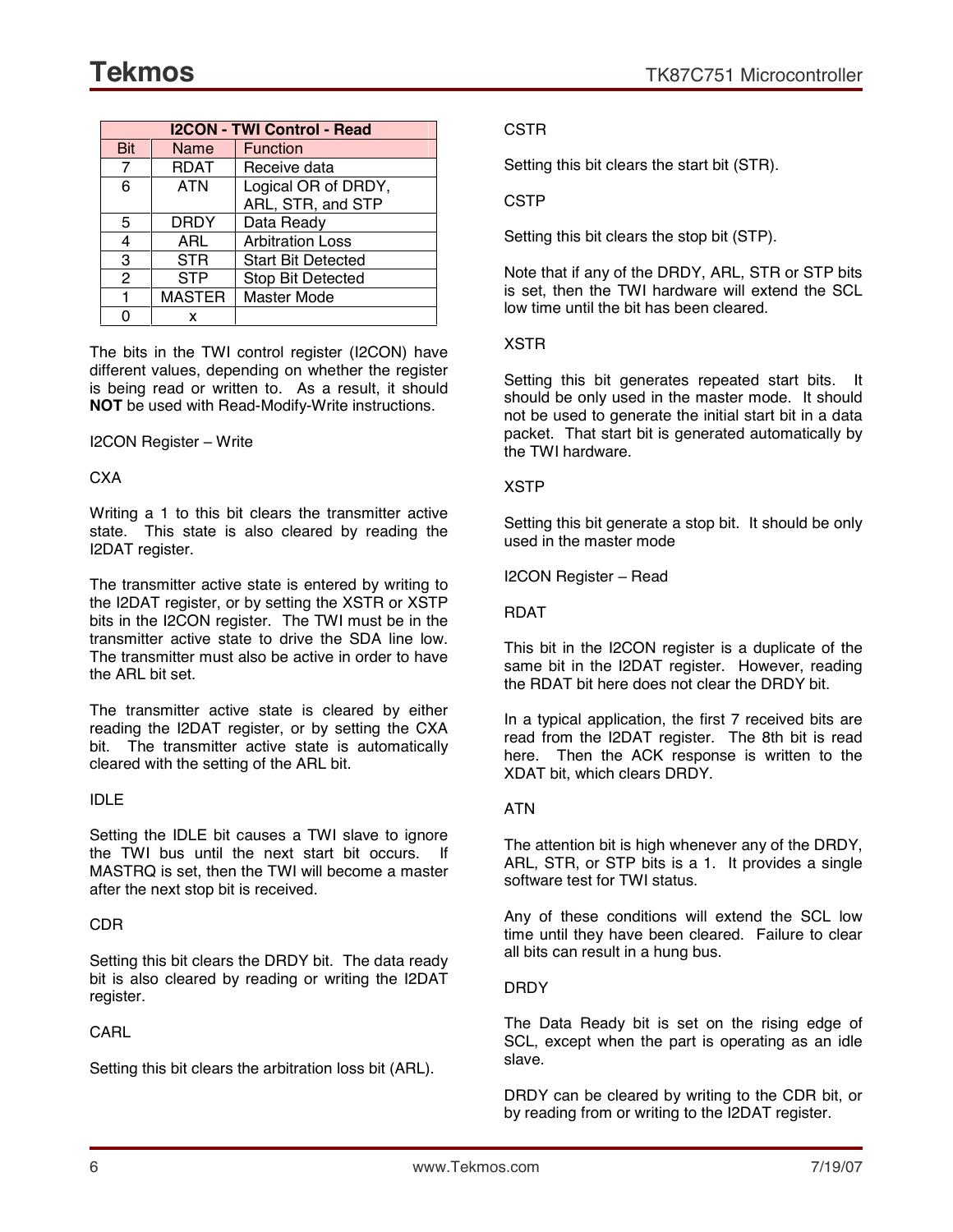Once SDL returns low, it will remain low until the DRDY bit has been cleared.

ARL

ARL = 1 means that an arbitration loss has occurred. The setting of the ARL bit will also clear the transmit active state. There are four conditions that will set the ARL bit.

- 1. The 87C751 tried to send a 1, but SDA was a zero at the rising edge of SCL.
- 2. The 87C751 tried to send a 1, but SDA went low while SCL was still high.
- 3. The 87C751 tried to send a start bit, but another device drove SCL low before the 87C751 could drive SDA low.
- 4. The 87C751 tried to send a stop bit, but another device was holding the SDA line low.

In any of the above conditions, other bits such as STR or STP may be set, depending on the actual TWI signals.

#### STR

The STR bit is set when a TWI start condition has been detected on the TWI bus and the TWI hardware is operating as either a non-idle slave or as a master.

#### **STP**

The STP bit is set when a TWI stop condition has been detected on the TWI bus and the TWI hardware is operating as either a non-idle slave or as a master.

#### MASTER

 $MASTER = 1$  indicates that the TWI hardware is currently the master on the WI bus. MASTER is set when MASTRQ is a 1 and the TWI bus is not busy. MASTER is cleared when ARL is set, of after software has cleared the MASTRQ bit, and then set the XSTP bit.

#### **I2DAT** - TWI Data Register

| Address     | $= 99h$ |
|-------------|---------|
| Reset value | = 80h   |

| <b>I2DAT - TWI Data</b> |             |                       |
|-------------------------|-------------|-----------------------|
| Bit                     | Name        | <b>Function</b>       |
| $\overline{7}$          | <b>XDAT</b> | Transmit Data (Write) |
|                         | RDAT        | Receive Data (Read)   |
| 6                       | x           | Not used              |
| 5                       | X           | Not used              |
| 4                       | x           | Not used              |
| 3                       | X           | Not used              |
| 2                       | x           | Not used              |
|                         | X           | Not used              |
|                         | x           | Not used              |

#### XDAT

Transmit data bit. Writing to the XDAT bit defines the next bit to be transmitted on the TWI bus. It also clears the DRDY bit and sets the Transmit Active state.

The XDAT data is only applied to the SDA pin when SCL is low. This prevents the accidental creation of a start or stop bit. It also removes critical timing considerations from the software transmit routines.

#### RDAT

Receive data bit. This bit is loaded from the SDA pin on every rising edge of SCL. Reading this bit clears the DRDY bit. It also clears the Transmit Active state.

The hardware will delay the rising edge of SCL until the RDAT bit has been read. This removes critical timing considerations from the software receive routines. Of course, the data must be read before Timer I has timed out, which is a minimum of 750 us.

#### **I2CFG ñ TWI Configuration Register**

| Address     | = D8h                  |
|-------------|------------------------|
| Reset value | $= 0000$ $x \times 00$ |

|            | <b>I2CFG - TWI Configuration</b> |                                |  |
|------------|----------------------------------|--------------------------------|--|
| <b>Bit</b> | <b>Name</b>                      | <b>Function</b>                |  |
| 7          | <b>SLAVEN</b>                    | Slave enable                   |  |
| 6          | <b>MASTRQ</b>                    | Bus master request             |  |
| 5          | <b>CLRTI</b>                     | <b>Clear Timer I interrupt</b> |  |
| 4          | <b>TIRUN</b>                     | Timer I run                    |  |
| 3          | x                                | Not used                       |  |
| 2          | X                                | Not used                       |  |
| 1          | CT <sub>1</sub>                  | Control timer bit 1            |  |
| n          | CT0                              | Control timer bit 0            |  |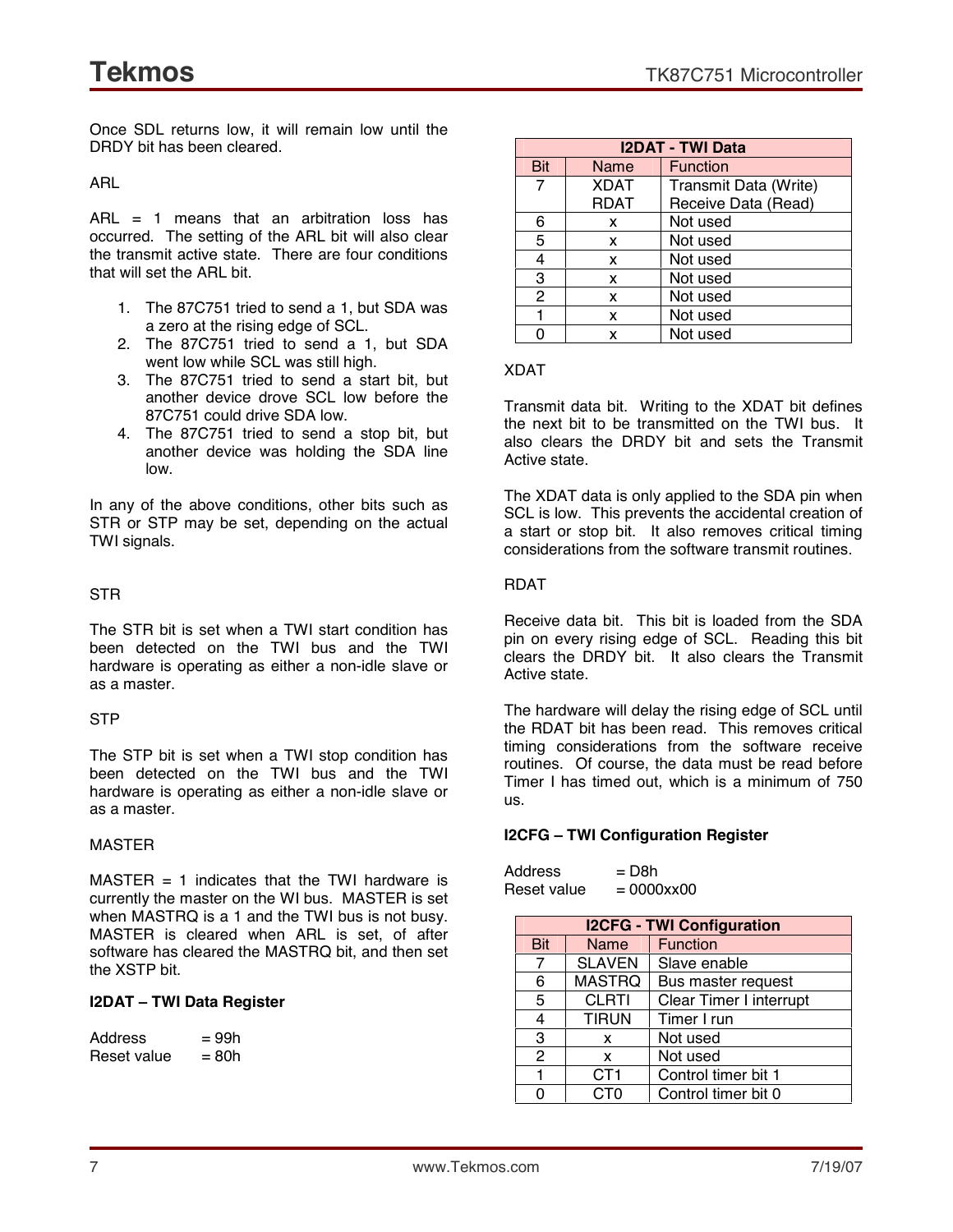#### SLAVEN

Writing a 1 to the SLAVEN bit puts the TWI interface into the slave mode. This bit is cleared by a TWI time out and reset.

#### MASTRQ

Setting MASTRQ to a 1 generates a request to become the bus master of the TWI bus. If another bus cycle is in progress, then the TWI waits until a stop bit has been received. Once the bus is available, the TWI sends a start bit and sets the DRDY bit in the I2CON register. This in turn sets the ATN bit and generates an interrupt.

Writing a 1 to the XSTP bit in the I2CON register will release the TWI bus. The MASTRQ bit is cleared by a TWI time out and reset.

The TWI hardware is disabled when both SLAVEN and MASTRQ are 0.

#### **CLRTI**

The Timer I interrupt flag is cleared by writing a 1 to this bit. This bit always reads as a 0.

#### TIRUN

This bit controls Timer I. A 1 allows Timer I to run. A 0 stops and clears Timer I. This bit, along with the SLAVEN, MASTRQ and MASTER bits sets the TWI operational mode.

#### CT1, CT0

These two bits set the Timer I preload value at every SCL transition. This allows the user to optimize the TWI bus timing for a given oscillator speed. These bits are cleared by reset

| <b>CT1, CT0 Values</b> |               |           |                       |
|------------------------|---------------|-----------|-----------------------|
| CT1,CT0                | <b>OSC/12</b> | Max Osc   | <b>Timeout Period</b> |
|                        | Count         | Frequency |                       |
| 10                     |               | 16.8      | 1023 cycles           |
| 01                     |               | 14.4      | 1022 cycles           |
| 00                     | 5             | 12.0      | 1021 cycles           |
|                        |               | 9.6       | 1020 cycles           |

TWI Operating Modes with TIRUN

The control of Timer I is a function of the current operating mode of the TWI hardware.

When no mode is selected, TIRUN is an enable that allows Timer I to be a free-running timer

If any mode is selected, then the bottom three bits of Timer I always run, so as to provide timing information for proper TWI operation. The TIRUN bit then enables the operation of the upper Timer I bits which check for the TWI timeout conditions.

|               | <b>TWI Operating Modes</b> |                          |  |  |
|---------------|----------------------------|--------------------------|--|--|
| <b>SLAVEN</b> | <b>TIRUN</b>               | Mode                     |  |  |
| <b>MASTRQ</b> |                            |                          |  |  |
| <b>MASTER</b> |                            |                          |  |  |
| All 0         |                            | Off                      |  |  |
| All 0         |                            | TI is free-running timer |  |  |
| Any 1         |                            | TWI is on, but upper     |  |  |
|               |                            | bits of TI do not run.   |  |  |
| Anv 1         |                            | Normal TWI operation     |  |  |

#### **I2STA ñ TWI Status Register**

| Address     | $=$ F8h      |
|-------------|--------------|
| Reset value | $= x0100000$ |

|               | <b>I2STA - TWI Status Register</b> |                           |  |
|---------------|------------------------------------|---------------------------|--|
| <b>Bit</b>    | Name                               | <b>Function</b>           |  |
| 7             | x                                  | Not used                  |  |
| 6             | <b>IDLE</b>                        | TWI is in idle mode       |  |
| 5             | <b>XDATA</b>                       | <b>Transmit buffer</b>    |  |
| 4             | <b>XACTV</b>                       | Transmitter is active     |  |
| 3             | <b>MAKSTR</b>                      | TWI is making a start bit |  |
| $\mathcal{P}$ | <b>MAKSTP</b>                      | TWI is making a stop bit  |  |
| 1             | <b>XSTR</b>                        | TWI is making multiple    |  |
|               |                                    | start bits                |  |
| ი             | <b>XSTP</b>                        | TWI is making multiple    |  |
|               |                                    | stop bits                 |  |

This is a read-only register.

#### IDLE

The idle bit indicated the status of the TWI hardware. This bit is a mirror of the bit in the I2CON register.

#### XDATA

The content of the transmit buffer.

XACTV

This bit indicates that the transmitter is active.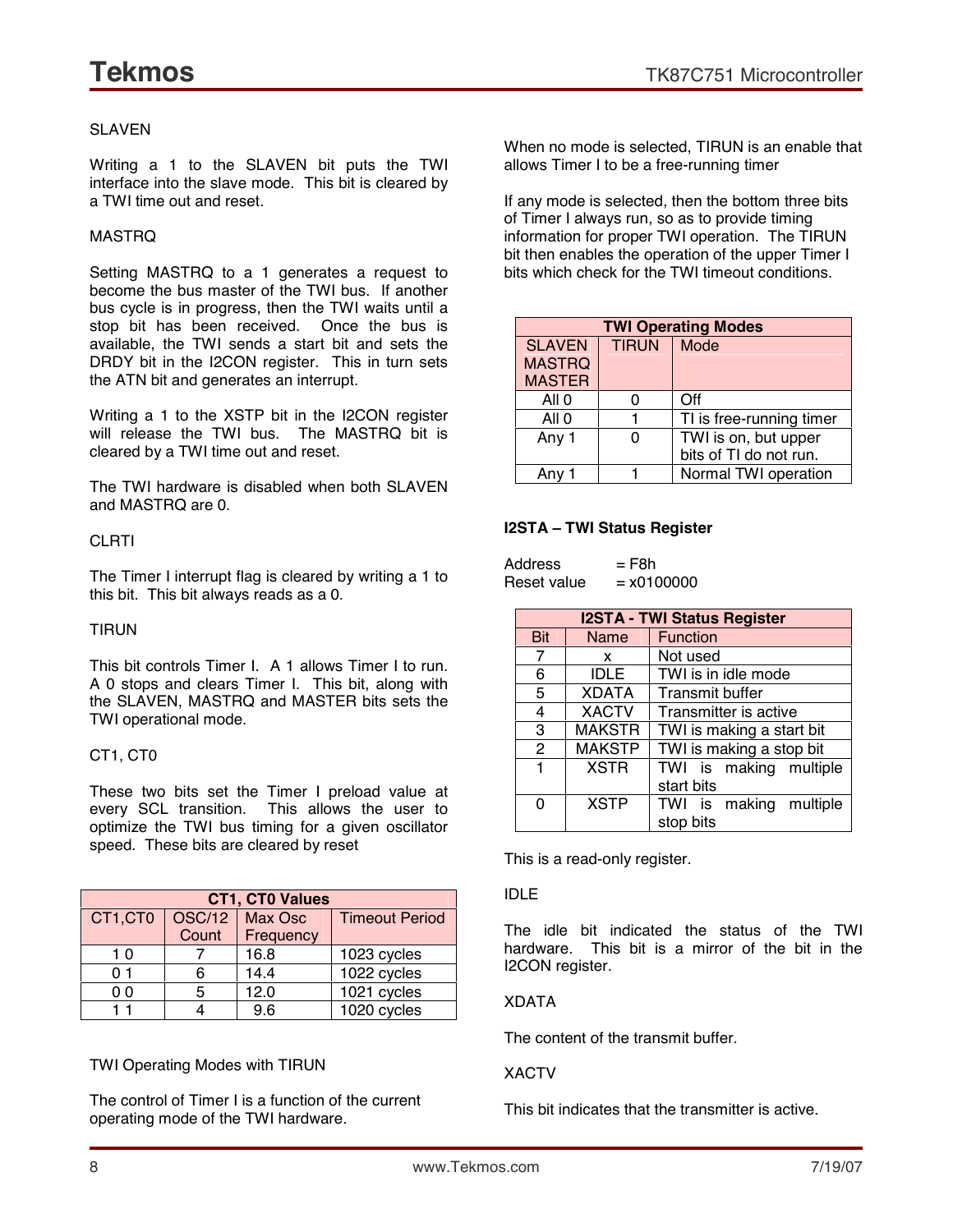#### MAKSTR

This bit indicates that the TWI hardware is generating a start bit.

#### MAKSTP

This bit indicates that the TWI hardware is generating a stop bit.

#### XSTR

This bit indicates that the TWI hardware is generating repeated start bits. This bit is a mirror of the bit in the I2CON register.

#### XSTP

This bit indicates that the TWI hardware is generating repeated stop bits. This bit is a mirror of the bit in the I2CON register.

#### **Interrupts**

The TK87C751 has five interrupt channels. These channels may be individually or collectively enabled. Unlike the classic 8051, there is only one priority level. The interrupt channels are dedicated to specific functions within the TK87C751 and are controlled by bits in the control registers.

An interrupt may be generated by software by setting the appropriate control bits.

#### **IE ñ Interrupt Enable Register**

 $Address = ABh$ Reset value  $= 00000000$ 

| <b>IE - Interrupt Enable Register</b> |                 |                 |
|---------------------------------------|-----------------|-----------------|
| Bit                                   | Name            | <b>Function</b> |
| 7                                     | FΑ              | Enable All      |
| 6                                     | x               |                 |
| 5                                     | X               |                 |
| 4                                     | F12             | Enable TWI      |
| 3                                     | ET <sub>1</sub> | Enable Timer I  |
| $\mathcal{P}$                         | EX <sub>1</sub> | Enable INT1     |
|                                       | ET <sub>0</sub> | Enable Timer 0  |
|                                       | EX <sub>0</sub> | Enable INTO     |

#### **External Interrupts**

The TK87C751 has two external interrupts, which are called /INT0 and /INT1. The IT0 and IT1 bits in the TCON register determine if these interrupts are level triggered (ITn=0) or falling edge triggered (ITn=1). The interrupt bit will be reset by the interrupt hardware if it was an edge triggered interrupt. It is the programmer's responsibility to insure that the external event that generates a level triggered interrupt is satisfied and that the input is removed before the end of the interrupt service routine.

#### **Timer 0, I Interrupts**

Overflows in Timer 0 sets the TF bit in the TCON register. Overflows in Timer I set the unreadable TI bit in the I2CFG register They in turn generate the interrupt. As with the external interrupts, the interrupt hardware will reset the interrupt bit during the interrupt routine.

#### **TWI Interrupts**

A TWI interrupt will be generated if the ATN bit in the I2CON register has been set. It is the programmerís responsibility to determine which of the 4 conditions(start, stop, data ready, or loss of arbitration) actually generated the interrupt.

#### **Interrupt Priorities**

Interrupt priority register was removed from the TK87C751. As a result, the interrupt priorities are fixed.

#### **Interrupt Vector Locations**

The interrupt service routine starts at the following memory locations.

| <b>Interrupt Vector Locations</b> |          |                 |  |
|-----------------------------------|----------|-----------------|--|
| <b>Address</b>                    | Priority | Source          |  |
| 0003h                             |          | IE0             |  |
| 000Bh                             | 2        | ΤF              |  |
| 0013h                             | з        | IE <sub>1</sub> |  |
| 001Bh                             |          |                 |  |
| 0023H                             | 5        | <b>TWI</b>      |  |

#### **Interrupt Response**

An interrupt begins with the setting of the appropriate bit in a control register. The interrupt hardware compares the bit with the enables and priorities to determine if an interrupt request is warranted and which interrupt should be requested. This logic provides either a request for a priority 1 or a priority 0 interrupt. This logic also prepares a vector address for the interrupt service routine.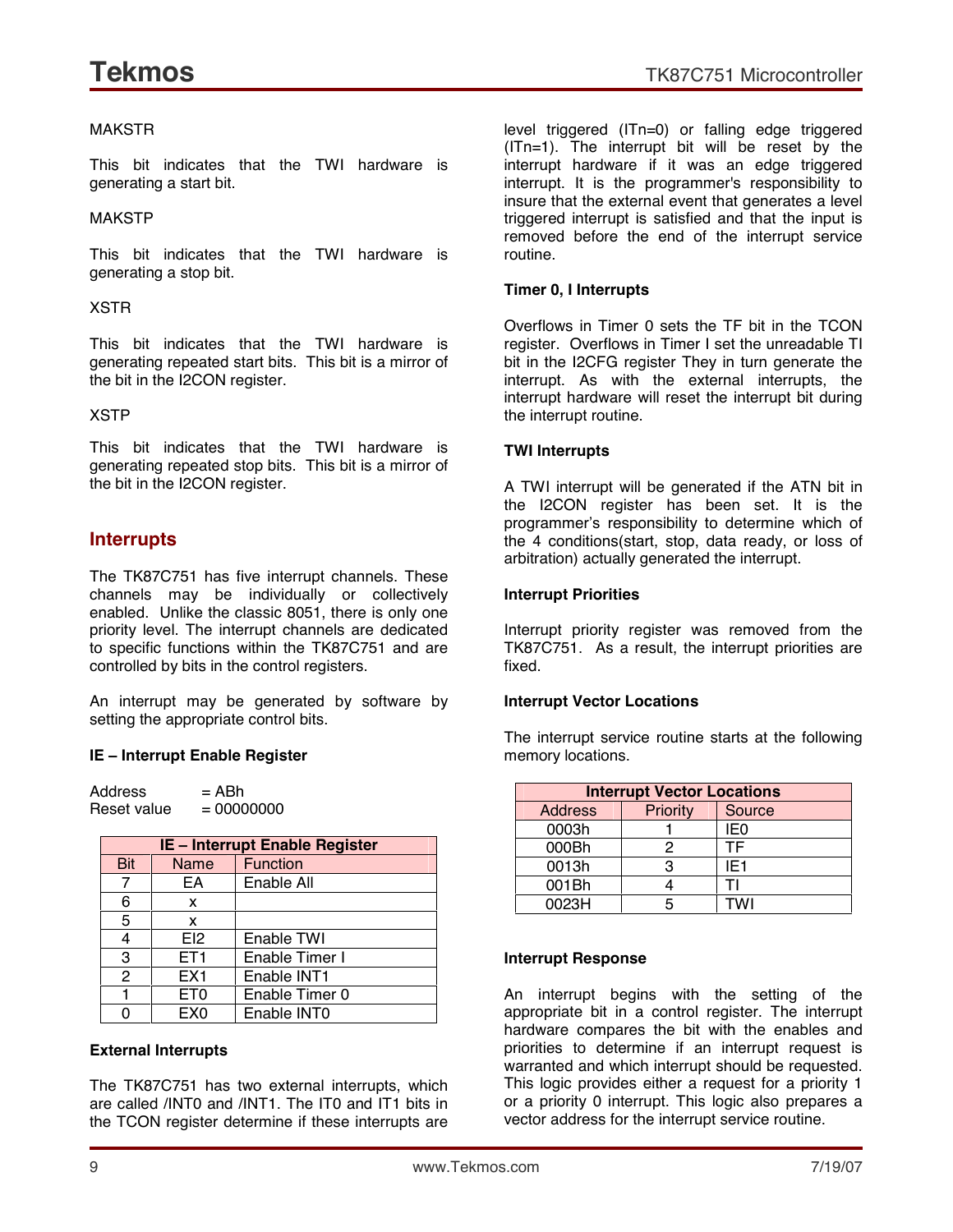If the processor is at the end of an instruction, and if the current instruction is not a RETI, and the current instruction does not involve a write to either the IP or IE registers, and the processor is not currently servicing an interrupt of equal or higher priority, then the interrupt request will be granted, and the processor will execute the interrupt service routine. Under normal operation, the program counter is incremented immediately after an opcode fetch. This action is inhibited by the interrupt, and the program counter is frozen at the current value. The interrupt service routine then pushes the program counter onto the stack, sets an internal interrupt status bit, clears the upper byte of the program counter, and loads the lower byte with the interrupt vector. Overall, the interrupt service routine behaves as a subroutine call.

#### **Interrupt Return**

The RETI instruction should be used for a return from a subroutine. This instruction is the same as a RET instruction, except that it clears the internal interrupt status bit, and thus enables future interrupts.

#### **Power Management**

The TK87C751 provides for the two standard power management modes and for the POR status bit.

#### **PCON ñ Power Control Register**

 $Address = 87h$ Reset value  $= 00000000$ 

| <b>Power Control (PCON)</b> |                 |                     |
|-----------------------------|-----------------|---------------------|
| <b>Bit</b>                  | Name            | <b>Function</b>     |
| 7                           | x               | Not used            |
| 6                           | x               | Not used            |
| 5                           | X               | Not used            |
| 4                           | <b>POF</b>      | Power On Flag       |
| 3                           | GF <sub>1</sub> | User Flag 1         |
| $\overline{2}$              | GF <sub>0</sub> | User Flag 0         |
|                             | PD              | Control timer bit 1 |
|                             | IDI             | Control timer bit 0 |

#### Idle Mode

The idle mode is entered by setting the IDLE bit in the PCON register. In the idle mode, the internal clock to the processor is stopped. The peripherals and the interrupt logic continue to be clocked. The processor will leave idle when either an interrupt or a reset occurs.

#### Power Down Mode

When the PD bit of the PCON register is set, the processor enters the power down mode. During this mode all of the clocks, including the oscillator are stopped. The only way to exit power down mode is with a reset.

#### GF0, GF1

Bits 2 and 3 of the PCON register are user definable, general purpose flags.

#### POR Flag

Bit 4 of the PCON register contains a power-onflag. This bit is set when VDD has been applied to the part. If it is subsequently reset by software, it can be used to determine if a reset is a warm boot or a cold boot.

#### Stopping the Clock

The clock for the TK87C751 may be stopped externally at any time and in any state. It may then be resumed at any time without interference with the processor operation. The only consideration is that the external clock stopping logic should not cause glitches on the clock input.

#### **Memory**

#### **RAM**

The 87C751 contains 128 bytes of RAM, located from 00h to 7Fh in the SFR address space.

#### **ROM**

The 87C751 contains 65536 bytes of Flash memory, located from 0000h to FFFFh in the program address space.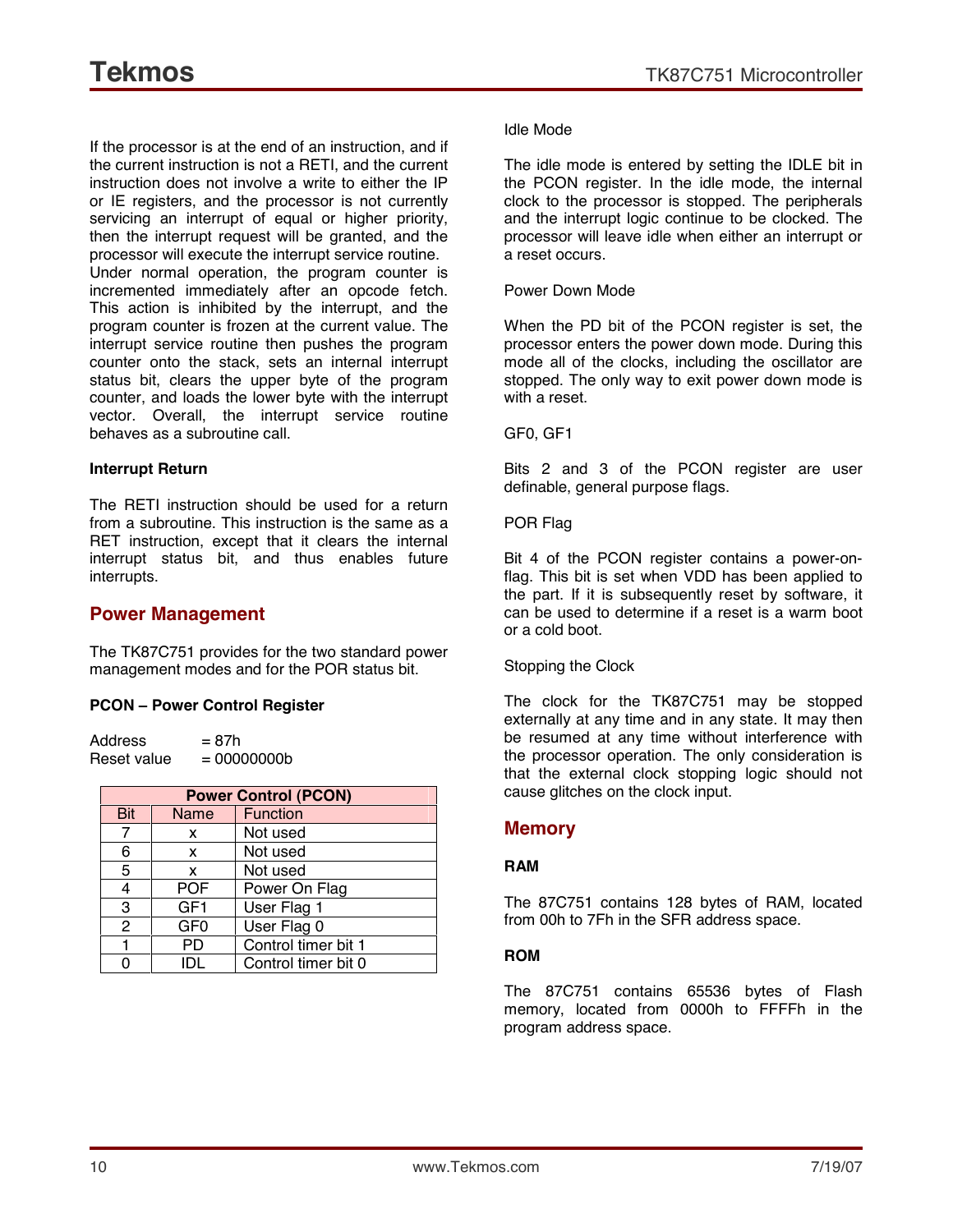## **Programming and Verifying the Flash Memory**

#### **Overview**

Tekmos has replaced the OTP EPROM in the original 87C751 with a 64KB Flash memory. This allows much more programming flexibility for new designs while maintaining backwards compatibility for existing designs.

However, since a Flash is not an EPROM, the programming procedures are different.

This part is designed to be programmed in a dedicated programmer. ISP and IAP are not supported at this time.

Tekmos provides a programming service, or it can be programmed through those third party programmers which support it.

The Flash memory uses the chip 5 volt supply for all programming voltages. High programming voltages are not required, and should never be applied to the chip.

#### **Flash Mode**

The TK87C751 is put into the programming mode in the same manner as the original chip. On the falling edge of reset, a 10 bit word, (296h) LSB first, is shifted into the reset pin, using X1 as the clock.

The part then enters the Flash Mode, and the part pins are redefined as follows:

| <b>Flash Mode Pin Assignments</b> |                    |  |
|-----------------------------------|--------------------|--|
| Pin                               | <b>Function</b>    |  |
| Port 1                            | Data Bus           |  |
| Port 3                            | <b>Address Bus</b> |  |
| P <sub>0.0</sub>                  | Address Strobe     |  |
| P <sub>0.1</sub>                  | WEn $(0 = Write)$  |  |
| P <sub>0.2</sub>                  | $OE(1 = Read)$     |  |
| X <sub>1</sub>                    | Clock              |  |

#### **Addressing**

The flash requires a full 19 bit address, though only the lower 16 address bits are used in the application. The 87C751 has two internal address latches that are used to hold the upper address bits. When P0.0 (address strobe) goes high, then the data on P3 is clocked with the falling edge of XTAL1 into the lower address latch (A8-A15), and the contents of the lower address latch are clocked into the upper address latch (A16-A23).

To setup an address, first clock in A16-A23, then clock in A8-A15. The P3 pins become A0-A7.

#### **Reading the Flash**

With OE high, the contents of the Flash appear on port 1. Note that the lower address can be changed without affecting the upper address lines. This allows the read of 256 addresses without having to write to the upper address lines.

#### **Flash Busy**

When A23 is a 1, bit D0 is changed to be a flash busy signal. This allows the monitoring of the flash status during the chip erase command.

#### **Flash Write Operations**

Writing to the flash consists of loading the desired address, bringing the P0.2 pin (OE) low, putting the desired data on port 1, and pulsing the P0.1 pin (WEn) low.

The flash memory contains multiple interlocks to prevent accidental data writes. These take the form of Flash commands. A command is a sequence of 4 to 6 consecutive write operations.

#### **Erasing the Flash**

The flash may be erased with the following commands

|       | <b>Flash Erase</b> |      |  |
|-------|--------------------|------|--|
| Cycle | Address            | Data |  |
|       | 000AAA             | AAh  |  |
| 2     | 000555h            | 55h  |  |
| 3     | 000AAA             | 80h  |  |
| 4     | 000AAAh            | AAh  |  |
| 5     | 000555h            | 55h  |  |
| 6     | 000AAA             | 10h  |  |

While the flash typically is done erasing after 1 second, it may take up to 10 seconds. Tekmos suggests monitoring the busy pin to determine when the erase cycle is complete.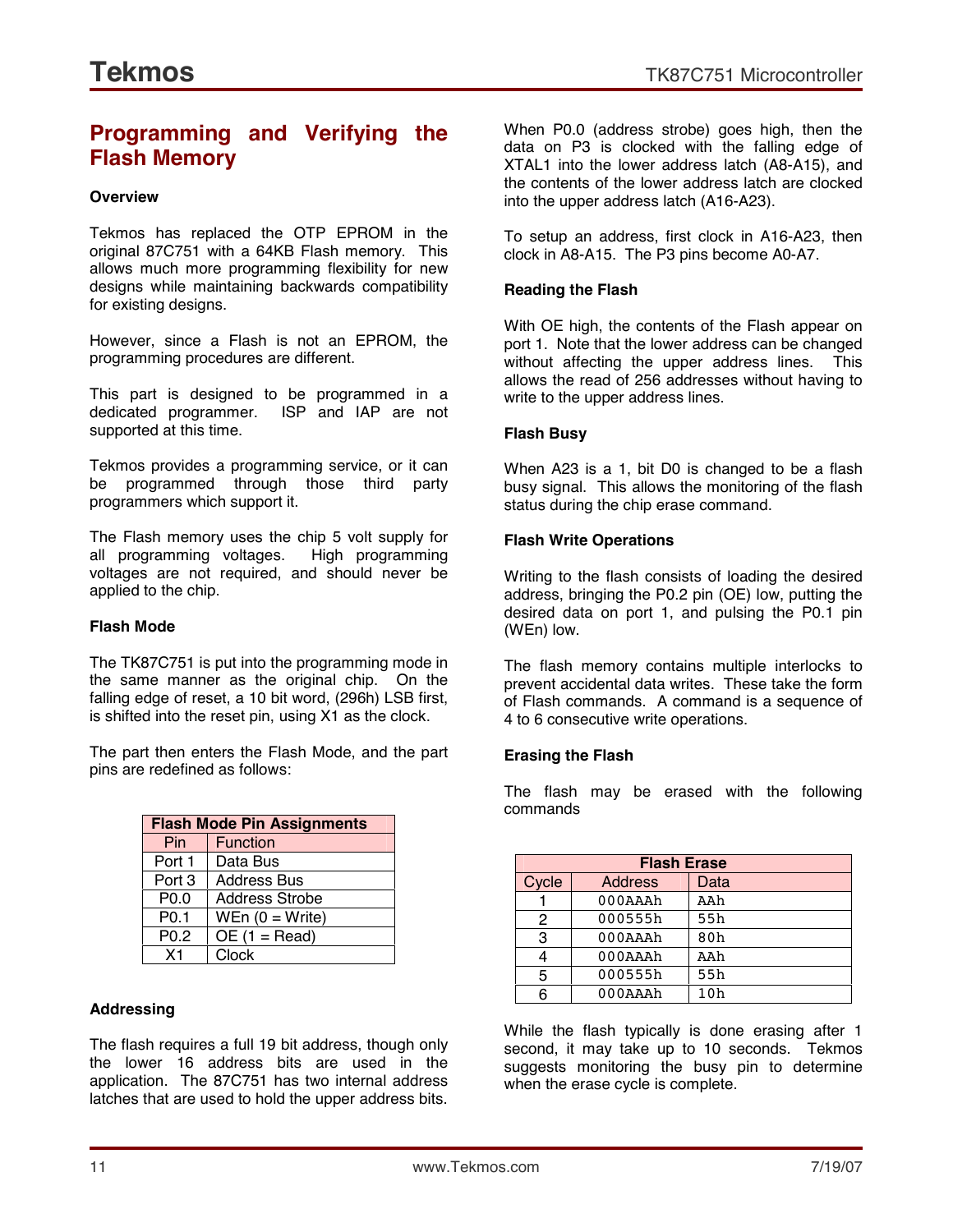#### **Writing to the Flash**

Bytes may be written to the flash with a 4 cycle write as follows:

| <b>Flash Data Write</b> |                |      |  |
|-------------------------|----------------|------|--|
| Cycle                   | <b>Address</b> | Data |  |
|                         | $000A$ A $A$ h | AAh  |  |
| 2                       | 000555h        | 55h  |  |
| 3                       | $000A$ A $h$   | A0h  |  |
|                         | Address        | Data |  |

#### **Burst Mode**

When programming large amounts of data, the Flash memory may be placed into a burst mode. This consists of a unlock command, followed by multiple data writes, and terminated by a lock command. The advantage of the burst mode is that it does not require the programming of the upper address registers with each byte write. This reduces a byte write from 12 clocks to two.

On every 256 byte boundary, it is necessary to rewrite the upper address bits to the correct value.

First, send the unlock command

| <b>Flash Unlock</b> |                    |      |  |
|---------------------|--------------------|------|--|
| Cycle               | Address            | Data |  |
|                     | $000A$ $A$ $A$ $h$ | AAh  |  |
| っ                   | 000555h            | 55h  |  |
| з                   | $000A$ $A$ $A$ $h$ | 20h  |  |

Then write each byte in a two cycle sequence. This may be repeated as many times as necesary.

| <b>Flash Burst Data Write</b> |         |      |  |
|-------------------------------|---------|------|--|
| Cycle                         | Address | Data |  |
|                               | xxxxxxh | A0h  |  |
| 2                             | Address | Data |  |

Finish by sending the lock command

| <b>Flash Lock</b> |         |      |  |  |
|-------------------|---------|------|--|--|
| Cycle             | Address | Data |  |  |
|                   | xxxxxxh | 90h  |  |  |
|                   | xxxxxxh | F0h  |  |  |

#### **Encryption Array and Security Bits**

At this time, the TK87C751 does not support either the encryption array or the two security bits.

#### **PDIP Package**

The TK87C751 is not currently available in the 24.3 PDIP package. We expect to have samples in early 2008. The ROM version of the part, the TK83C751 is available in that package.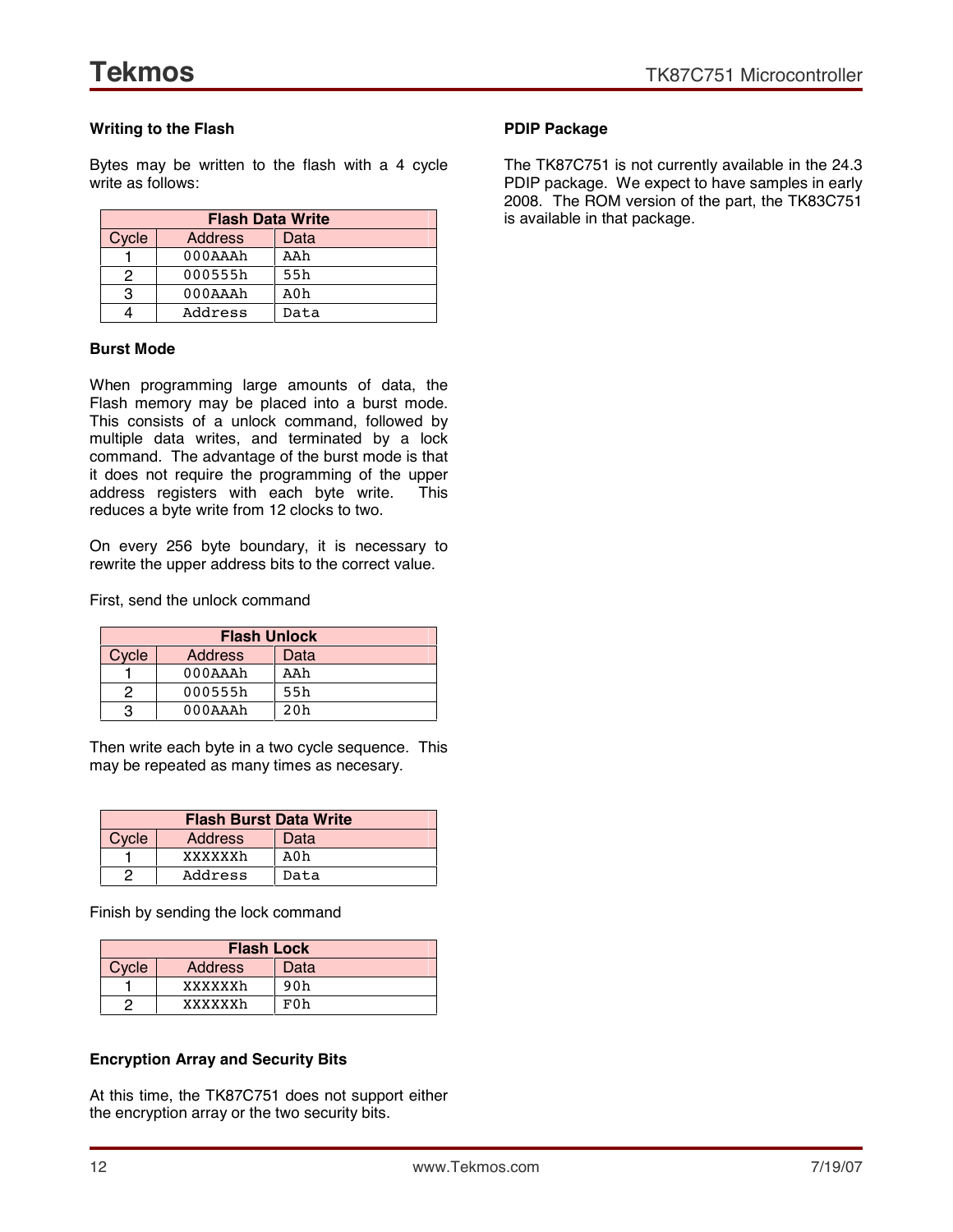## **Electrical Specifications**

#### **Maximum Ratings**

| <b>Characteristics</b>             |            | Symbol | Min         | Max         | Unit           |
|------------------------------------|------------|--------|-------------|-------------|----------------|
| <b>Supply Voltage</b>              |            | Vdd    | $-0.5$      |             |                |
| Input Voltage                      |            | Vin    | $Vss - 0.3$ | $Vdd + 0.3$ |                |
| Current Drain per Pin              |            | Imax   |             | 15          | mA             |
| <b>Operating Temperature Range</b> | Commercial | Tac    |             | 70          | $^{\circ}$ C   |
|                                    | Industrial | Tai    | -40         | 85          | $^{\circ}$ C   |
| Storage Temperature range          |            | Tstg   | -55         | $+150$      | $\overline{C}$ |

#### **DC Electrical Specifications** (Vdd = 5.0 V +/- 10%, Vss = 0 V, Ta = 0<sup>o</sup>C to +70<sup>o</sup>C)

| <b>Characteristics</b>                            | <b>Condition</b>               | Symbol                     | Min      | Max | <b>Unit</b> |
|---------------------------------------------------|--------------------------------|----------------------------|----------|-----|-------------|
| Input high level (Ports 0, 1, 2, 3, /EA)          |                                | V <sub>IH</sub>            | 2.0      | Vdd |             |
| Input high level (X1, RST)                        |                                | $V_{I H1}$                 | 2.0      | Vdd |             |
| Input low level                                   |                                | $V_{IL}$                   | 0.0      | 0.8 |             |
| Output high level                                 | $\mathsf{loh} = 2 \mathsf{mA}$ | $V_{OH}$                   | 2.4      | Vdd |             |
| Output high level                                 | $\mathsf{loh} = 4 \mathsf{mA}$ | V <sub>OH1</sub>           | 2.4      | Vdd |             |
| Output low level                                  | $\text{Io} = 2 \text{ mA}$     | $\mathsf{V}_{\mathsf{OL}}$ | 0        | 0.4 |             |
| Output low level                                  | $\text{Io} = 4 \text{ mA}$     | $V_{OL1}$                  | $\Omega$ | 0.4 |             |
| Input current (Ports 1, 2, 3)                     | $V_{IN} = 0.4 V$               | Īц                         | $-10$    | 10  | uA          |
| Logical 1 to 0 transition current (Ports 1, 2, 3) | Note 2                         | IτL                        | $-10$    | 10  | uA          |
| Input Leakage current (Port 0)                    |                                | IL.                        | $-10$    | 10  | uA          |
| Supply current, Active mode,                      | $X1 = 12 MHz$                  | <b>I</b> CCA               |          | 20  | mA          |
| Internal Reset Pull-Down Resistor                 | $V$ in = 0 $V$                 | $R_{RST}$                  | $-10$    | 10  | uA          |
| Pin Capacitance                                   | Cio                            | $C_{10}$                   |          | 10  | uA          |
| Power down current                                | Note 3                         | <b>I</b> PD                |          | TBD | uA          |
| <b>Idle Mode Current</b>                          | Note 4                         | <b>I</b> IDLE              |          | TBD | mA          |
| <b>Supply Current</b>                             | Note 5                         | <b>I</b> <sub>DD</sub>     |          | TBD | mA          |

Notes For DC Characteristics:

1. The output low current (Iol) must be externally limited as follows:

| Maximum lol per pin        | $10m$ A |
|----------------------------|---------|
| Maximum Iol per 8-bit port | 26 mA   |
| Maximum total lol          | 67 ma   |

Exceeding these limits will cause current induced voltage drops in internal ground busses. This in turn will cause Vol to rise, and possible exceed the specifications.

- 2. Ports 1 and 3 source a transition current when a pin is pulled from a 1 to a 0. This current reaches a peak value around 2 volts.
- 3. The power down current is measured with port  $0 = Vdd$ , ports 1 and 3 disconnected, RST = 0v, and X1 and X2 disconnected.
- 4. The idle mode current is measured with port  $0 = V$ dd, ports 1 and 3 disconnected, RST = 0v, X2 disconnected, and X1 driven by a 12 MHz clock with 5 ns rise and fall times.
- 5. The supply current is measured with port  $0 = Vdd$ , ports 1 and 3 disconnected, RST = 0v, X2 disconnected, and X1 driven by a 12 MHz clock with 5 ns rise and fall times.